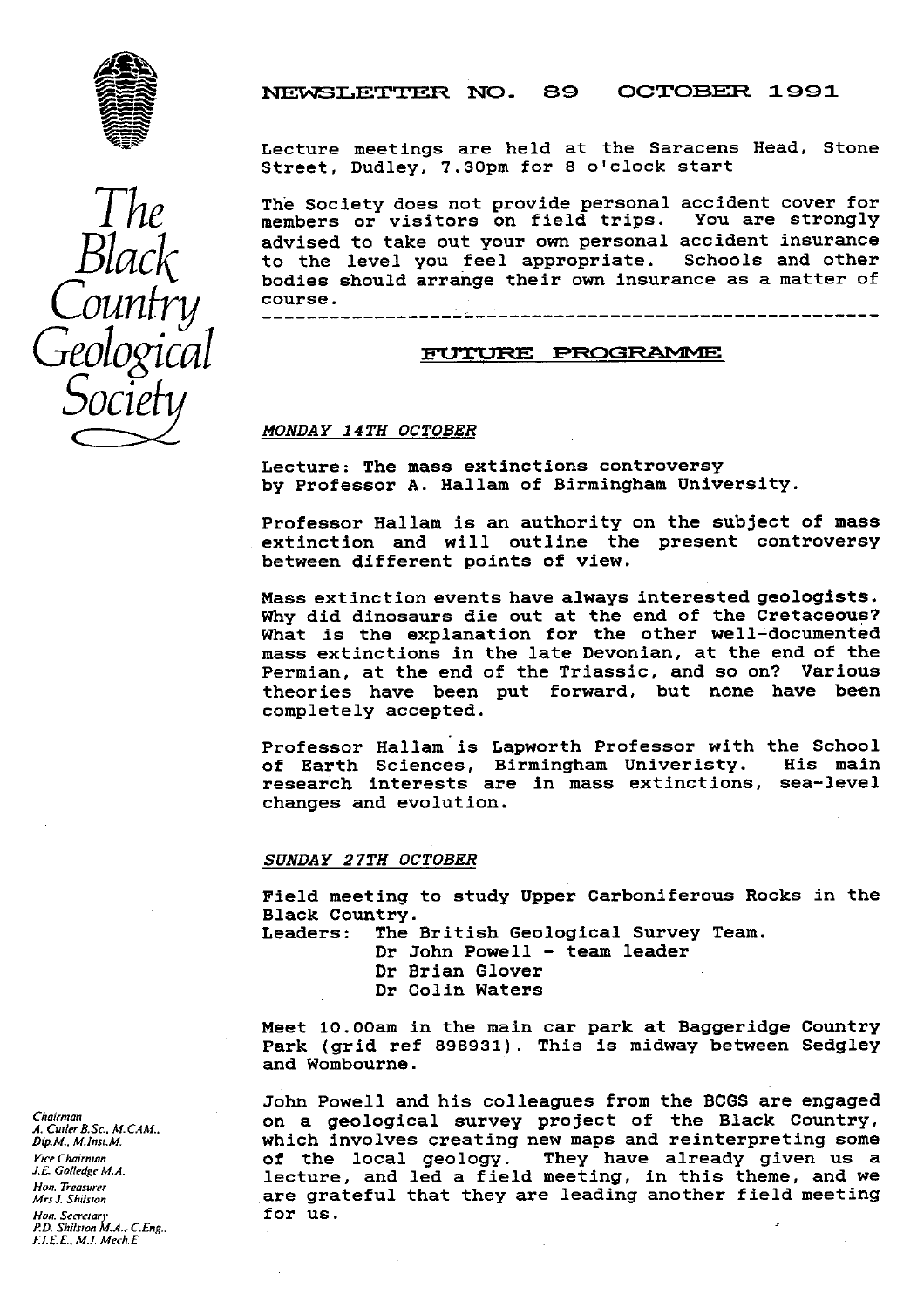Itinerary

The excursion will examine the controversial stratigraphical and lithofacies relationships of the Upper Carboniferous and Permian rocks of the South Staffordshire coalfield. The party will visit selected exposures in the Keele, Enville and Clent formations, starting in the Baggeridge area, and finishing in the Clent Hills.

Hard hats may be required - bring your own if you have one, otherwise the Society's stock of hats will be available.

## MONDAY 2ND DECEMBER

Lecture: Gold deposits of Southern Africa by Malcolm Callow.

The lecture will describe the pre-Cambrian gold deposits in southern Africa, and their importance for gold mining. It will also cover the greenstone belts and other sedimentary deposits.

Malcolm Callow, who is a member of this Society, studied geology at London<br>University, taking his MSc in structural geology and rock mechanics. Thi University, taking his MSc in structural geology and rock mechanics. **was** followed by several years in South Africa - with the Geological Survey, then at the University of Witwatersrand carrying out research on gold mining, and finally as lecturer at the Vaal Triangle **Technikon.**

## *WEDNESDAY/THURSDAY 4-5TH DECEMBER*

Geological Curators Group AGM and<sup>{</sup> Conference in Dudley. This will be an event for geological museum curators from all over Britain.

With this conference there will be a seminar entitled "Mining the heritage seam, a case study: promoting and conserving the geological and industrial legacy of the Black Country". This seminar, which is open to interested parties, will highlight the recent changes and look at some of the exciting new developments planned as Dudley's geological collection approaches it: 150th anniversary. The meeting includes field- trips including a mine experience "Into the Thick" and a narrow boat trip into the limestone caves.

Details from Colin Reid, Dudley Museum and Art Gallery, St. James's Road Dudley DY1 1HU. Tel: Dudley **(0384) 453574.**

 $\bullet$ .

 $\Omega$ 

 $\mathbf{s}$ 

# *SATURDAY 7TH DECEMBER*

Geological open-day in Dudley Museum. Held at Dudley Museum and Art Gallery, St. James's Road, Dudley 10.00am/- 5.00pm.

This is an event for everyone. aThere will be stands and demonstrations by the British Geological Survey, by local companies and societies, a, "bring your own specimens for identification" stand and other displays<sub>22</sub> is ewided

# *MONDAY . QTif'rJANUARY 1992 ' ^*

المهرج والهود عودا

Lecture: W.J. Harrison (1845-1908). Birmingham geologist and photographer. A historical lecture illustrated by Harrison's own photographs.

Lecturer: Peter James, local studies archivist, Birmingham Central Library.

William Jerome Harrison was an important figure in Midlands geology, a friend of Professor Lapworth and other eminent Victorian geologists. His name was given to Lake Harrison, the glacial lake which formed during the ice age and covered a wide area of the Midlands, being some 50 miles across.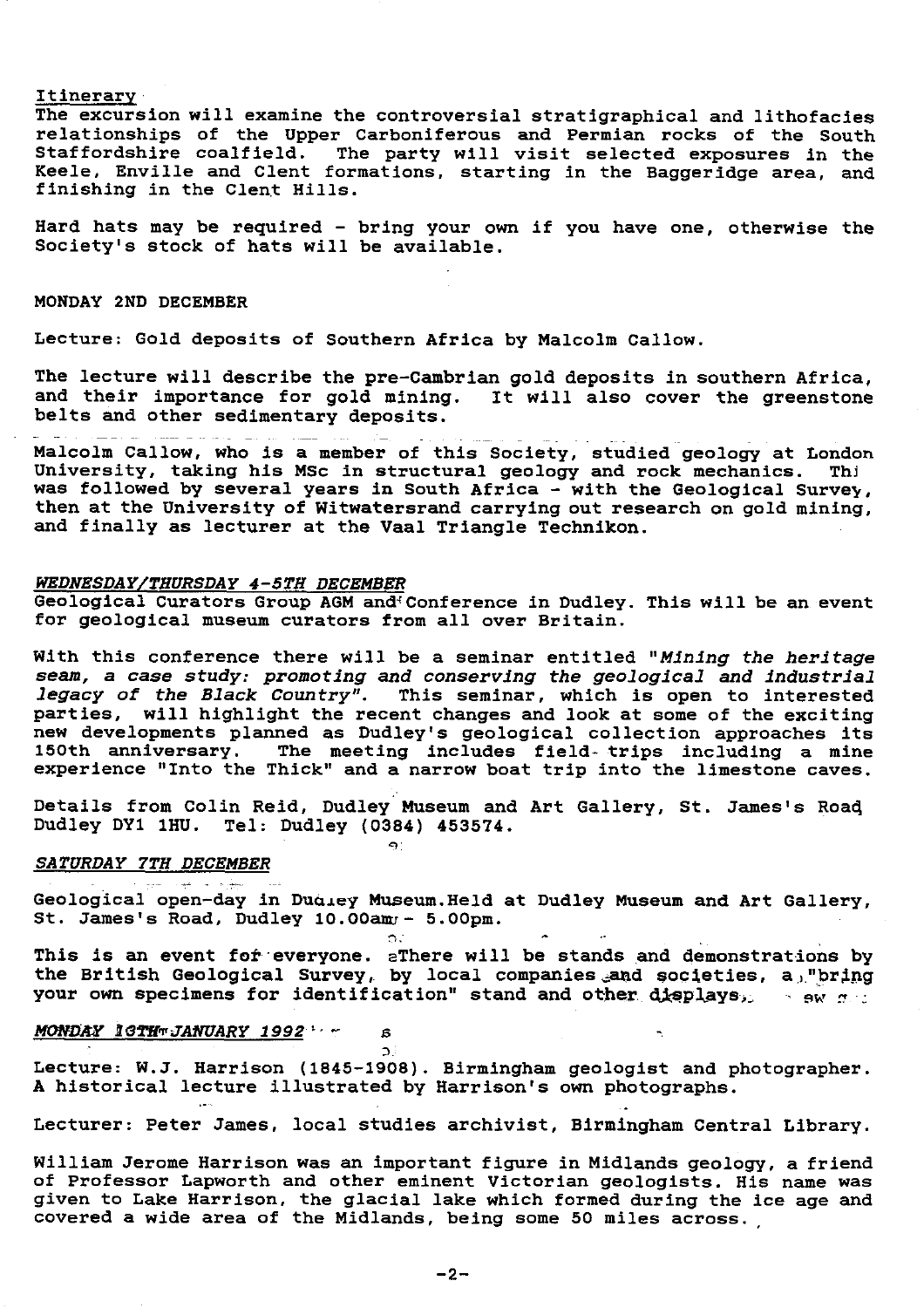He was also an enthusiastic photographer, and Birmingham Library has some 600 of his negatives. He arranged to take his holidays near good geological sites - Dorset, Yorkshire coast - so while his family played on the beach he went off with his plate camera.

Peter James, the lecturer, has selected some of Harrison's best geological photos. He will outline Harrison's work and methods, and describe the geological interest. It will make an unusual and interesting evening.

Peter James not only located the collection of Harrison's negatives held in Birmingham, but also started a countrywide search for a national collection of some 9000 other negatives that was believed to exist. As a result of his initiative, this major collection of photographs was found, unrecognised, in a box at Southampton University; it has now been transferred to the Geological Survey archives, and forms a unique record of British geology.

FRIDAY 17TH JANUARY - 150TH ANNIVERSARY

This date marks the 150th anniversary of the Dudley and Midland Geological Society. The BCGS will be marking this event during 1992 - watch this space.

## *MONDAY 24TH FEBRUARY*

Annual General meeting followed by a talk "Mount St. Helens - ten years on" by Paul Shilston.

Mount St. Helens blew its top on 18th May 1980. Paul was there in'the summer of 1990 - ten years later - and will describe the history of the volcano over that period, together with other geological features in the Cascade Mountains of Oregon and Washington states.

MONDAY 23RD MARCH

Lecture: "Geology and the nuclear industry" by Nigel Monckton, UK Nirex Ltd.

---------------------------------------------------------------------------

# ED2 TORS AL

So many of the editorials of this newsletter have addressed the problems of conservation but few have touched on the need for reducing consumption. Graham Worton's lecture on waste disposal reminded us of many of the problems created by out throw-away society. The lecture on the Morecambe Bay gas field stressed the high expenditure required to supply the nation in a short period of high demand. I recall some of the Society's early work recording the dolerite of Pouk Hill before it all but disappeared under a sea of rubbish. All-geological resources are non-renewabled and recycling uses energy. What can we do to reduce waste? can we do to reduce waste?

The Society was formed by a group from a Birmingham extra-mural elass. Members have taken part in many classes, locally, nationally and overseas. This newsletter offers another selection of courses demonstrating the width and variety of our subject.  $\sim$   $\lambda$  .

## REPORTS

# Monday 24th June, Evening field meeting "Building Stones of Birmingham"

 $\Delta \sim 10^{11}$ 

Looking at building stones in the city centre is another way of pursuing the study of geology, for Birmingham buildings show wide variety in their use of stone. This evening field meeting was a guided walk in the city centre, looking at some of the best examples.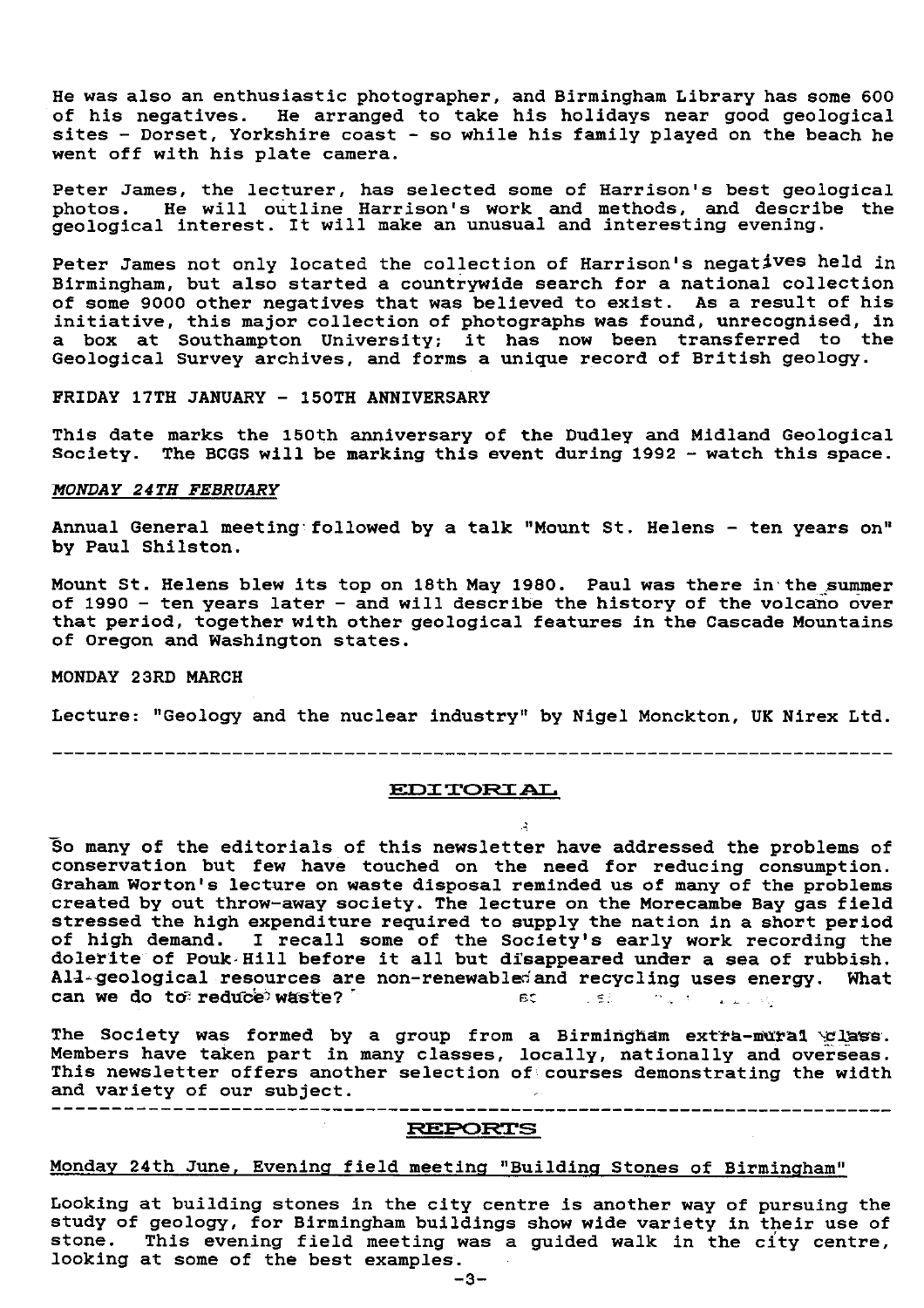Starting at the Hall of Memory, there were many examples of Portland stone, a Jurassic oolitic limestone from Dorset, much used for important building in Britain for several centuries. Baskerville House, and much of the dwarf walling in the new Centenary Square is in Portland stone, showing many of the important fossils - particularly Camptonectes and Protocardia.

Also prominent in other buildings was the use of Larvikite, a syenite (coarse-grained igneous rock) quarried at Larvik, near Oslo in Norway. It has a particularly attractive appearance due to its crystal structure, and is commonly used for the fronts of shops and Building Society offices.

The offices of the Bank of Credit & Commerce International (BCCI) on the corner of Colmore Row and Waterloo Street showed both these types of stone, with Portland stone above and Larvikite at street level. It was unfortunate that the Bank was not as well-founded as the building, for the Bank (not the *building)* collapsed a couple of weeks later.

Other interesting examples were the Bank of England with its facing of highly-fossiliferous Portland\_ stone, showing many fossils including the "Portland Screw" Aptyxiella Portlandica, and the TSB offices faced wi travertine (a limestone deposited from solution around lime-rich spring\_ and with the attractive rapakivi granite from Finland, showing spherical pink orthoclase feldspars in a matrix of black ferro-magnesian "mafic" minerals.

Several buildings had fronts or floors of brecchia, which had been polished and showed clearly the variety of brecchiated fragments making up the whole. Some almost looked like artificial stone, but they are all believed to be of natural origin.

Finally to the new International Convention Centre, which is faced on the outside with two types of granite - black and white granite, and red and black granite from Sicily. The interior of the ICC is largely faced with artificial stone, and so is not so interesting geologically.

The meeting ended, not on a geological note, in the "James Brindle" pub at the Gas Street canal basin, which is being attractively renovated as part of Birmingham history.

PAUL SHILSTON

# **B. C. G. S. NEWS**

1. Congratulations to Giles Smithson on his excellent 'A' level results and gaining a place to read Geology at Birmingham University. Giles, a deaf student, has a great enthusiasm for geology. We hope he will find time to make a contribution to the Society's activities and we wish him a great future in geology.

2. Welcome to new member: Stephen Rule - Edgbaston

3. Courses

a) BIRMINGHAM UNIVERSITY. Details from School of Continuing Studies, University of Birmingham, Edgbaston, Birmingham B15 2TT. Phone 021 414 5607.

- Weymouth Bay to Lulworth Cove - a classic geological section. Weekend 15-17 May 1992, based at Weymouth.

b) BIRKBECK COLLEGE, UNIVERSITY OF LONDON. Details from Centre,for Extramural Studies, University of London, 26 Russell Square, London WC1B 5DQ. Phone 071 631 6633.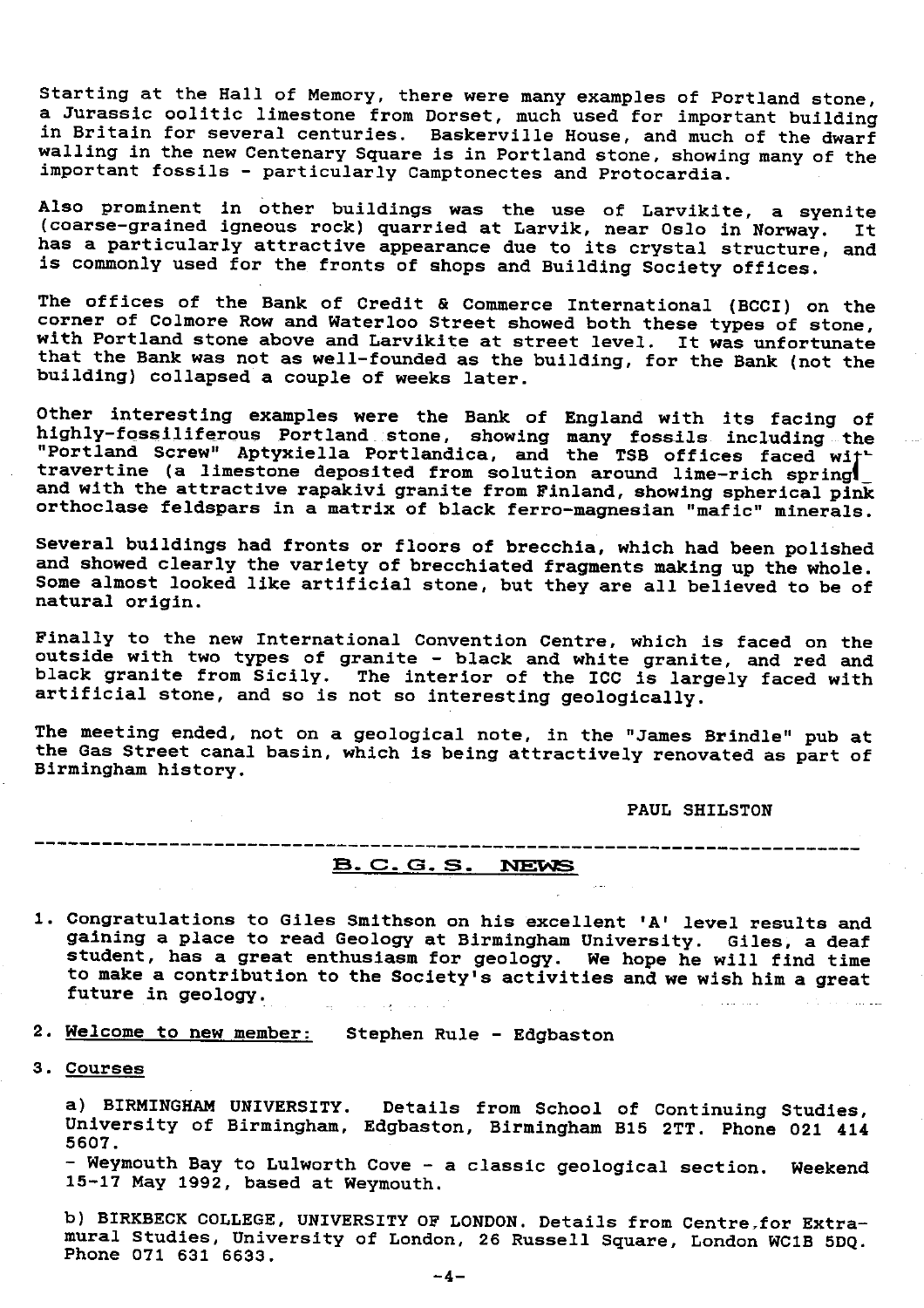- Geology of Jersey, Channel Islands. One week field meeting 22-29 April 1992. £50 plus travel and accommodation.

-Geological study tour - Brazil. Late September/early October 1992. Estimated cost £1850.

c) UNIVERSITY OF BRISTOL. Details from Dr. P.G. Hardy, Dept for Continuing Education, Wills Memorial Building, Queens Road, Bristol BS8 1HR. Phone (0272) 303624.

- Geology of the Malverns. Dayschool 19th October 1991. Fee £11. At Art Gallery & Museum, Clarence Street, Cheltenham.

- Geology of the Weymouth/Portland area. Weekend field course, 25-27th October 1991. Fee £28. Based at Weymouth.

- Rift basins and vanishing seas. Dayschool 16th November 1991. Fee £11. At Art Gallery & Museum, Clarence Street, Cheltenham.

- Sedimentology in petroleum exploration and production. Dayschool 16th November 1991. At Bristol University. Fee £11.

- Introduction to crystal optics and the polarising microscope. Weekend course 7-8 December 1991. At Bristol University. Fee £20.

- Metamorphic rocks under the polarising microscope. Weekend course 8-9 February 1992. At Bristol University. Fee £20.

- Geology of Eastern Purbeck. Weekend field course 28 Feb-1 March 1992. Based at Wareham, Hants. Fee £28.

- Geology of the Northumberland and Tweed basins. Study tour 7-10th May 1992. Based at Alnwick. Fee (including accommodation) £130.

- Field geology in the Woolhope Dome (south-eastern Welsh borderland). Dayschool 14th June 1992. Fee £12.

- Field geology in south Shropshire. Weekend field course 27-28 June 1992. Based at Church Stretton. Fee £28.

- Geology of the Isle of Mull, Scotland. Residential course on the Isle of Mull, 28 June - 4 July 1992.

- Geology and archaeology in Brittany. Residential course in Brittany, 5-14 September 1992.

## 4. Local Classes

a) Birmingham University - School of Continuing Studies.

- Geology of Britain. Peter Toghill PhD. Tuesday mornings beginning 1st October. Winterbourne.

- Geology of the British Landscape. D. Gobbett PhD. Tuesday evenings from 1st October. School of Earth Science.

- Understanding geological maps. C. Sands PhD. Thursday evenings from 26 September. Winterbourne.

- In Dinosaur's Footsteps. S. Howe & A. Crickshank. Sat 12 October/26 October. First meeting at Winterbourne and the second in, S. Wales. Advance enrolment essential.